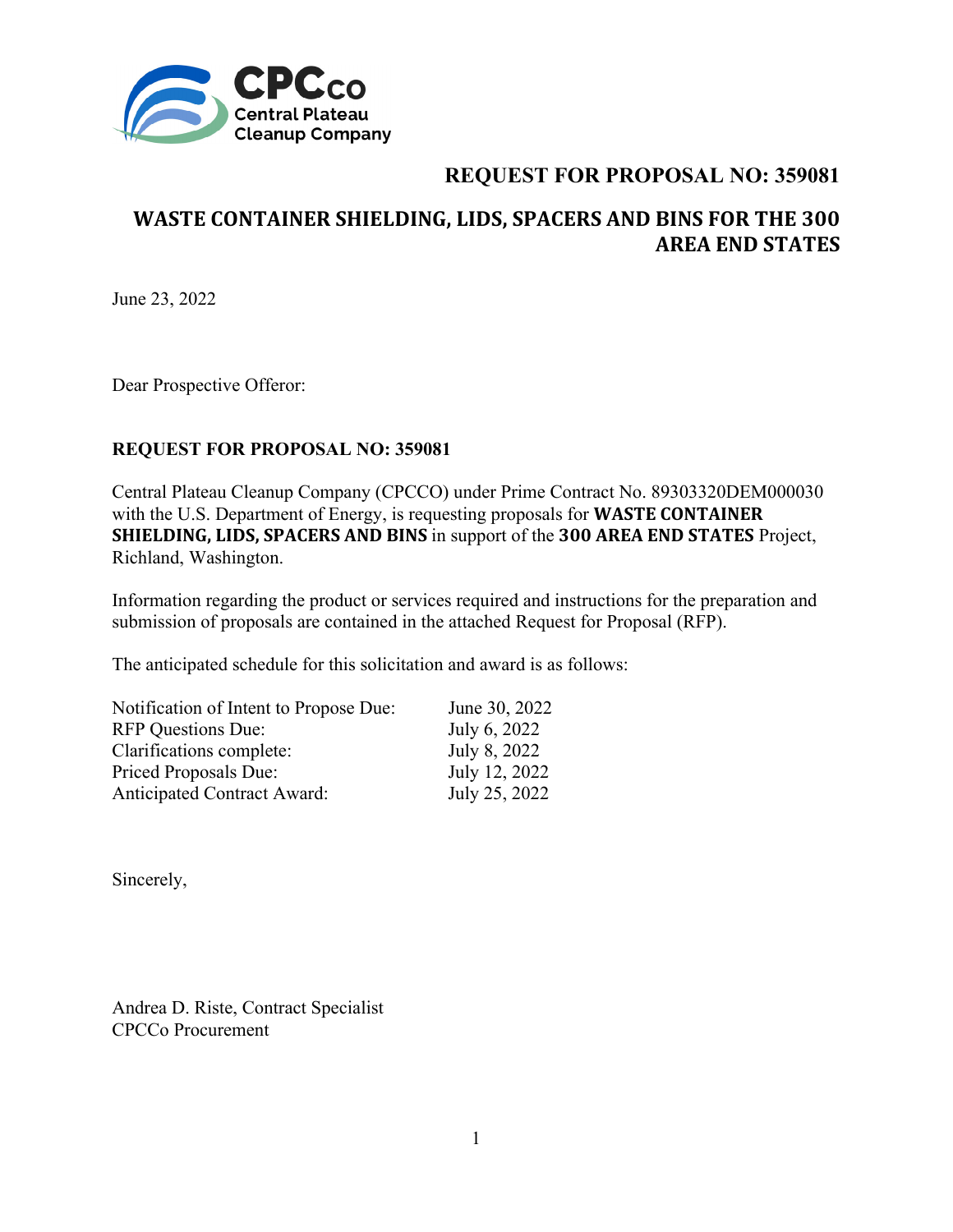

# WASTE CONTAINER SHIELDING, LIDS, SPACERS AND BINS FOR THE 300 AREA **END STATES**

### **TABLE OF CONTENTS**

| 1.0 |      |                                                                               |  |
|-----|------|-------------------------------------------------------------------------------|--|
| 2.0 |      |                                                                               |  |
|     | 2.1  |                                                                               |  |
|     | 2.2  |                                                                               |  |
|     | 2.3  |                                                                               |  |
|     | 2.4  |                                                                               |  |
| 3.0 |      |                                                                               |  |
|     | 3.1  |                                                                               |  |
|     | 3.2  |                                                                               |  |
|     | 3.3  |                                                                               |  |
|     | 3.4  |                                                                               |  |
|     | 3.5  |                                                                               |  |
|     | 3.6  | Exceptions to Technical Requirements and Other Terms and Conditions 7         |  |
|     | 3.7  |                                                                               |  |
| 4.0 |      |                                                                               |  |
|     | 4.1  |                                                                               |  |
|     | 4.2  |                                                                               |  |
|     | 4.3  |                                                                               |  |
|     | 4.4  |                                                                               |  |
|     | 4.5  |                                                                               |  |
|     | 4.6  |                                                                               |  |
| 5.0 |      |                                                                               |  |
|     | 5.1  |                                                                               |  |
|     | 5.2  |                                                                               |  |
|     | 5.3  | North American Industry Classification System (NAICS) Code and Size Standard8 |  |
|     | 5.4  |                                                                               |  |
|     | 5.5  |                                                                               |  |
|     | 5.6  |                                                                               |  |
|     | 5.7  |                                                                               |  |
|     | 5.8  |                                                                               |  |
|     | 5.9  |                                                                               |  |
|     | 5.10 |                                                                               |  |
|     |      |                                                                               |  |
| 1.0 |      |                                                                               |  |
| 2.0 |      |                                                                               |  |
| 3.0 |      |                                                                               |  |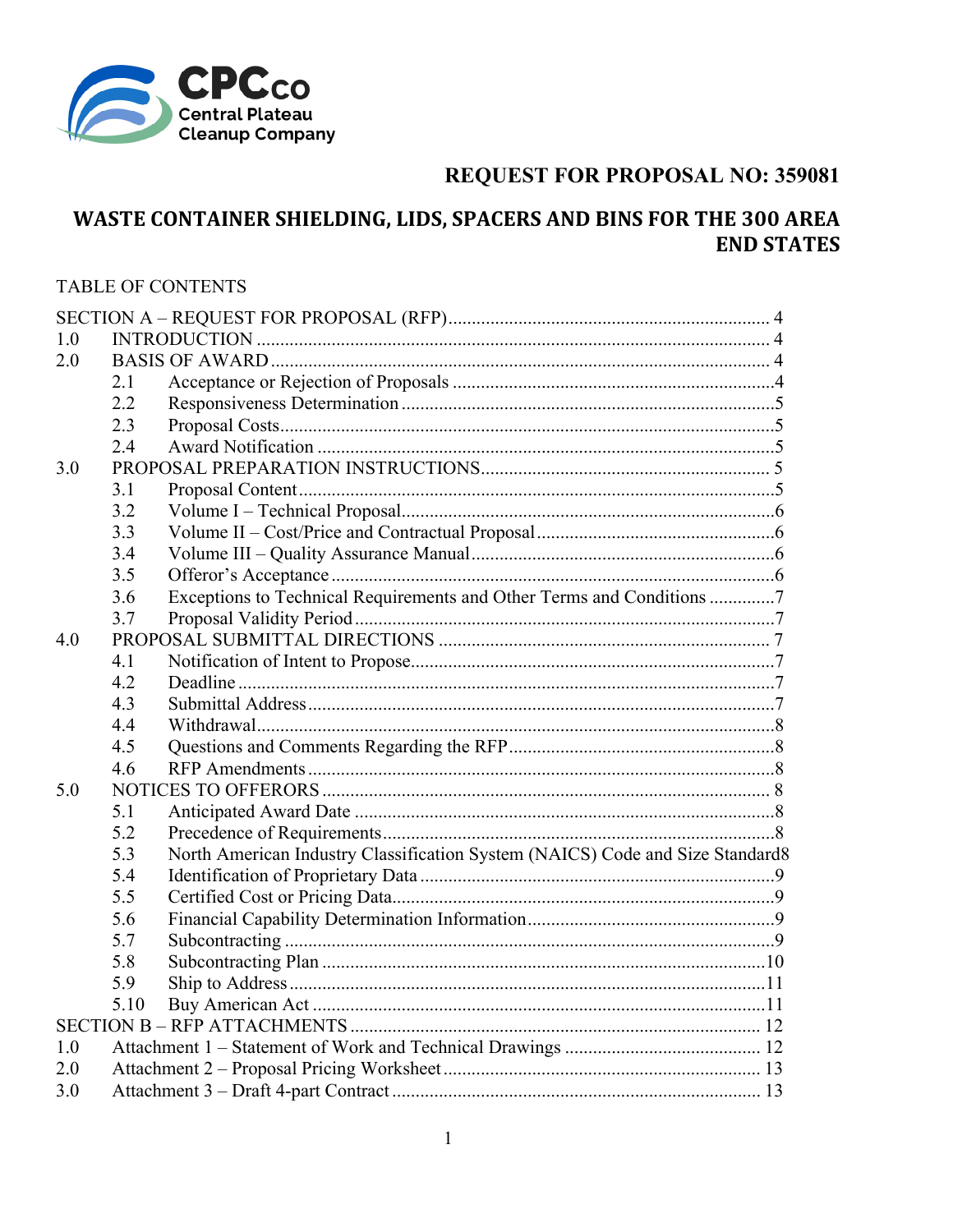

# **WASTE CONTAINER SHIELDING, LIDS, SPACERS AND BINS FOR THE 300 AREA END STATES**

| 5.0 Attachment 5 – Special Provisions - Representations and Certifications – |  |
|------------------------------------------------------------------------------|--|
|                                                                              |  |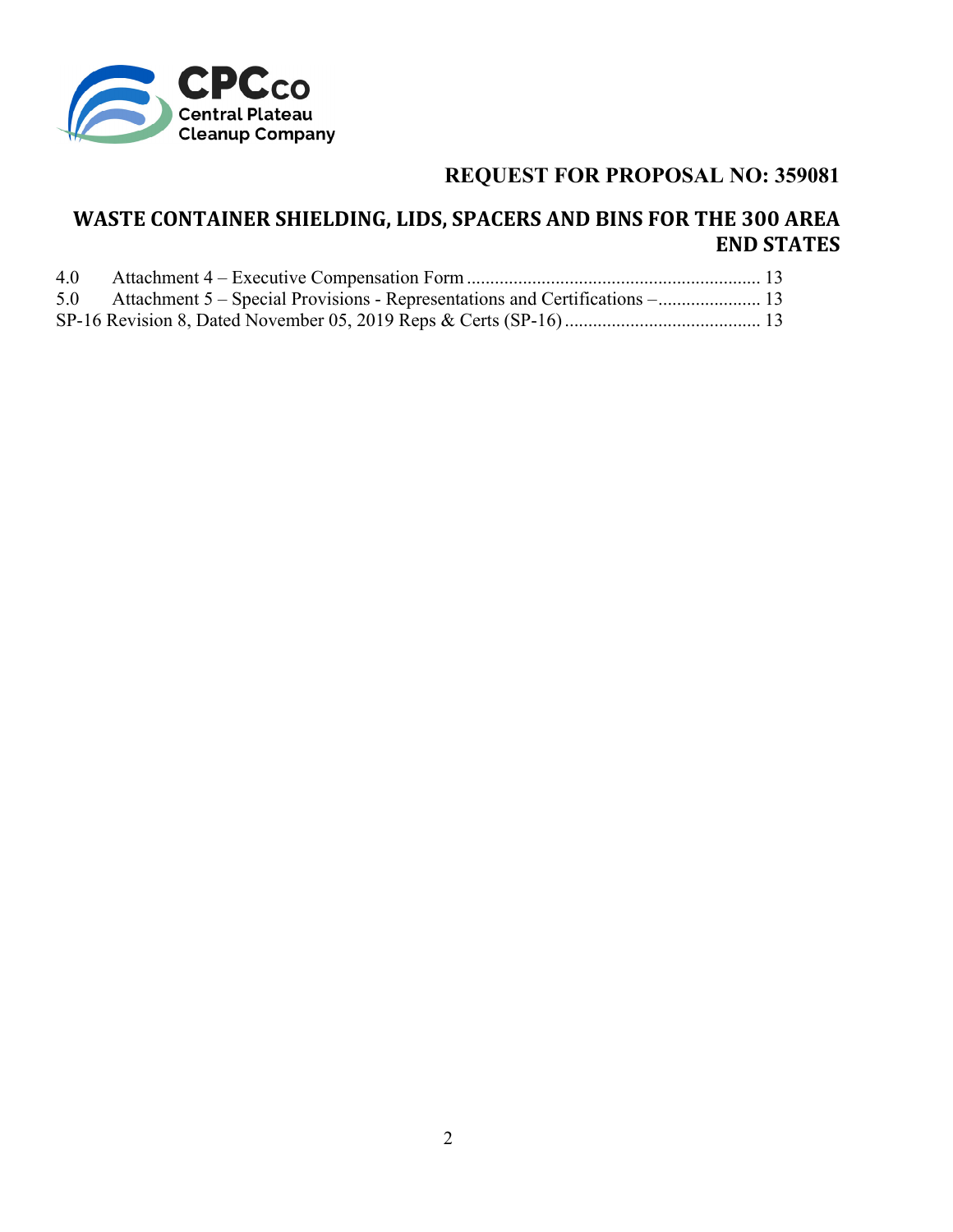

# **WASTE CONTAINER SHIELDING, LIDS, SPACERS AND BINS FOR THE 300 AREA END STATES**

**Acronyms** 

| <b>BTR</b>   | Buyer's Technical Representative              |
|--------------|-----------------------------------------------|
| <b>DOE</b>   | Department of Energy                          |
| <b>NAICS</b> | North American Industry Classification System |
| QA           | <b>Quality Assurance</b>                      |
| <b>RFP</b>   | <b>Request for Proposal</b>                   |
| <b>SOW</b>   | <b>Statement of Work</b>                      |
| <b>CPCCO</b> | Central Plateau Cleanup Company               |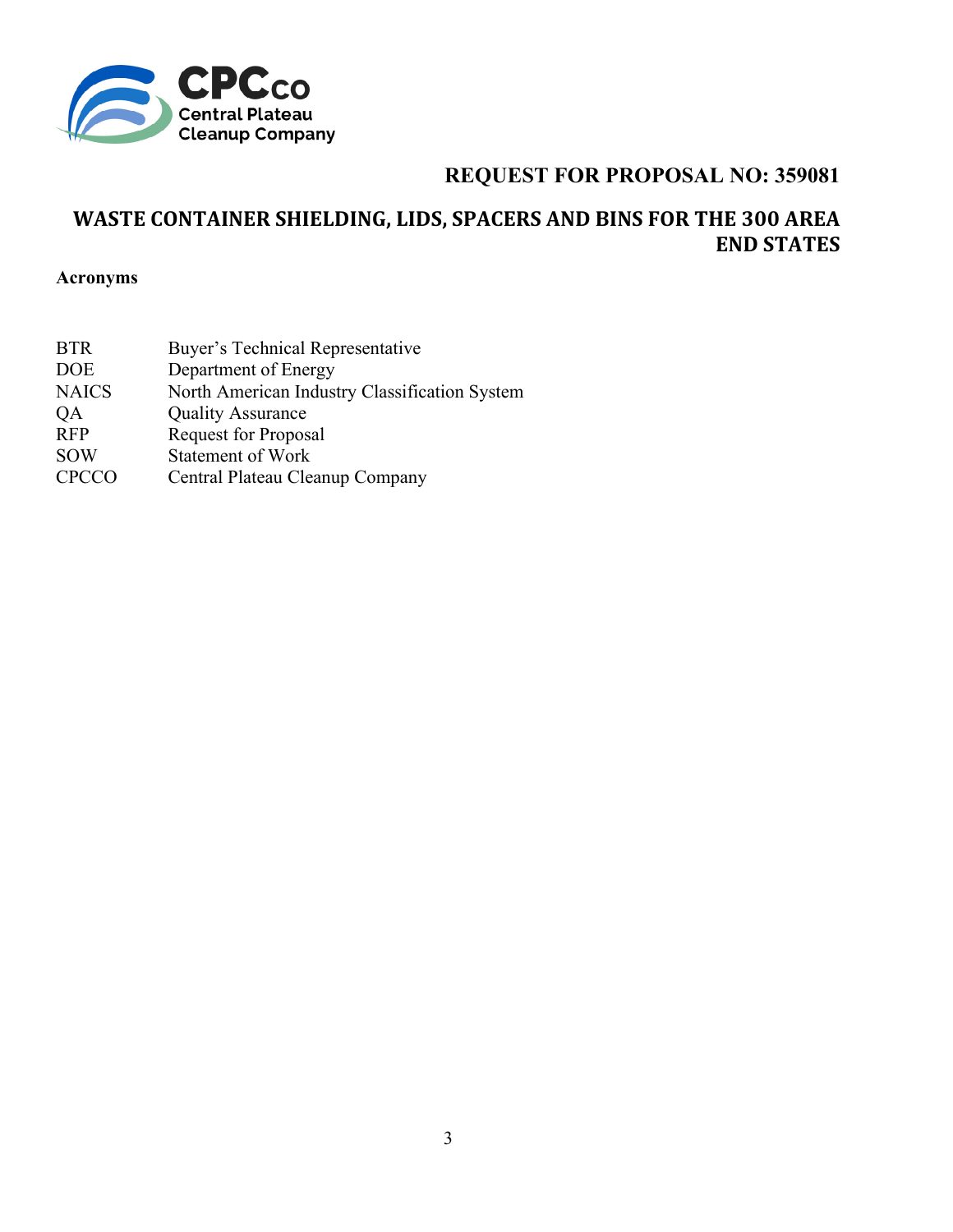

# **WASTE CONTAINER SHIELDING, LIDS, SPACERS AND BINS FOR THE 300 AREA END STATES**

## **SECTION A – REQUEST FOR PROPOSAL (RFP)**

## **1.0 INTRODUCTION**

Central Plateau Cleanup Company (CPCCO) acting under contract with the Department of Energy, requests proposals for the award of a **Firm Fixed-Price** contract to provide **WASTE CONTAINER SHIELDING, LIDS, SPACERS AND BINS FOR THE 300 AREA END STATES***.* 

Section A contains the basis of award, proposal submittal requirements, proposal instructions, and notices to Offerors. Section B contains Representations and Certifications and other documents, which Offerors may be required to complete, sign and return with their proposal, as well as a Draft 4-Part Contract which contains:

- Part  $I -$  Statement of Work
- Part II Financial Terms
- Part III General Terms and Attachments
- Part IV Special Provisions

CPCCo may determine that any proposal not submitted in accordance with the specified requirements of this RFP is non-responsive and therefore, ineligible for award.

### **2.0 BASIS OF AWARD**

Contract award shall be made to the Offeror with the lowest-priced, technically responsive proposal meeting all requirements of the RFP. Award may be made based upon initial proposals without discussions; therefore, initial proposals should contain the Offeror's *best and final* offer.

### **2.1 Acceptance or Rejection of Proposals**

CPCCo reserves the right to accept or reject any proposal with or without discussion with the Offeror. CPCCo may:

- award a contract on the basis of proposals received without discussions with Offerors (therefore, initial proposals should be submitted with Offeror's *best and final* offer);
- select one or more Offerors to negotiate with;
- reject any or all proposals received;
- issue a request for new proposals; or
- cancel the RFP without awarding a contract.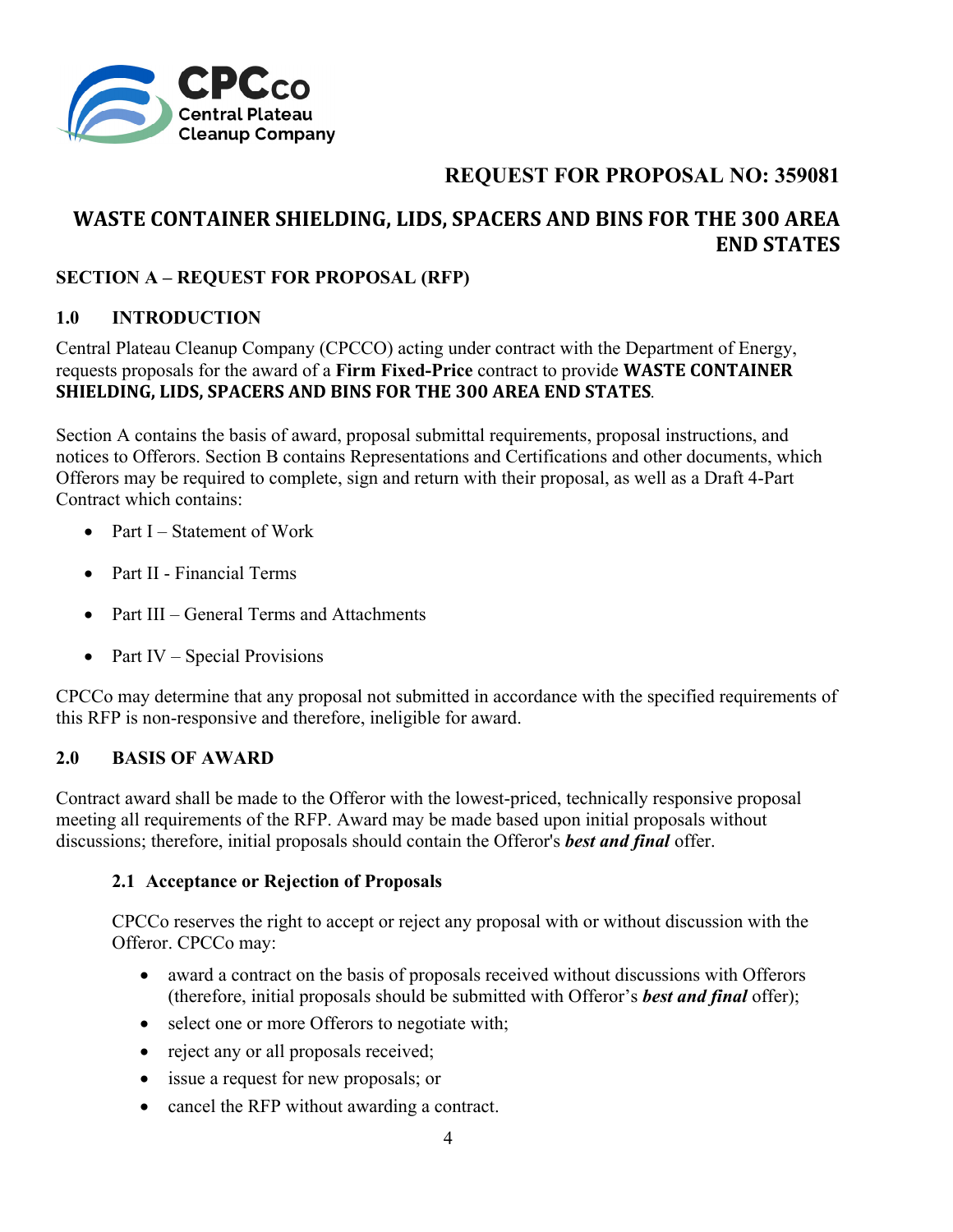

# **WASTE CONTAINER SHIELDING, LIDS, SPACERS AND BINS FOR THE 300 AREA END STATES**

#### **2.2 Responsiveness Determination**

CPCCo will determine if the Offeror is responsive to the RFP requirements and eligible for award. This evaluation may include (but is not limited to) information gathered from other sources, including safety performance, financial stability and past performance for CPCCo or other customers. This determination may be made at any time by CPCCo without additional questions or revision. CPCCo may waive minor informalities and irregularities in offers received.

#### **2.3 Proposal Costs**

CPCCo does not pay proposal preparation costs.

#### **2.4 Award Notification**

CPCCo will notify all Offerors once a successful proposal has been selected for award. There will be no public opening of proposals.

### **3.0 PROPOSAL PREPARATION INSTRUCTIONS**

Organize the proposal as described in the following sections.

Proposals must clearly and convincingly demonstrate that the Offeror has a thorough understanding of, and will be able to perform, the proposed contract work successfully. For technical work, describe the proposed technical approach including assumptions and supporting detail. Unsupported, unclear, or inconsistent statements about Offeror's proposed performance and compliance with all contract requirements may be determined as non-responsive.

### **Do not submit generic brochures or other marketing materials which do not specifically relate to the proposal.**

### **3.1 Proposal Content**

Offeror's proposal must contain information sufficient to demonstrate an understanding of the requirements and Offeror's ability to perform successfully as proposed. Offerors who submit proposals which are unclear or incomplete may be judged non-responsive and removed from further consideration for award. Repeating the statement of work requirements or merely offering to perform the work may result in a lower-ranked evaluation or the offer being judged non-responsive to the requirements and removed from further consideration.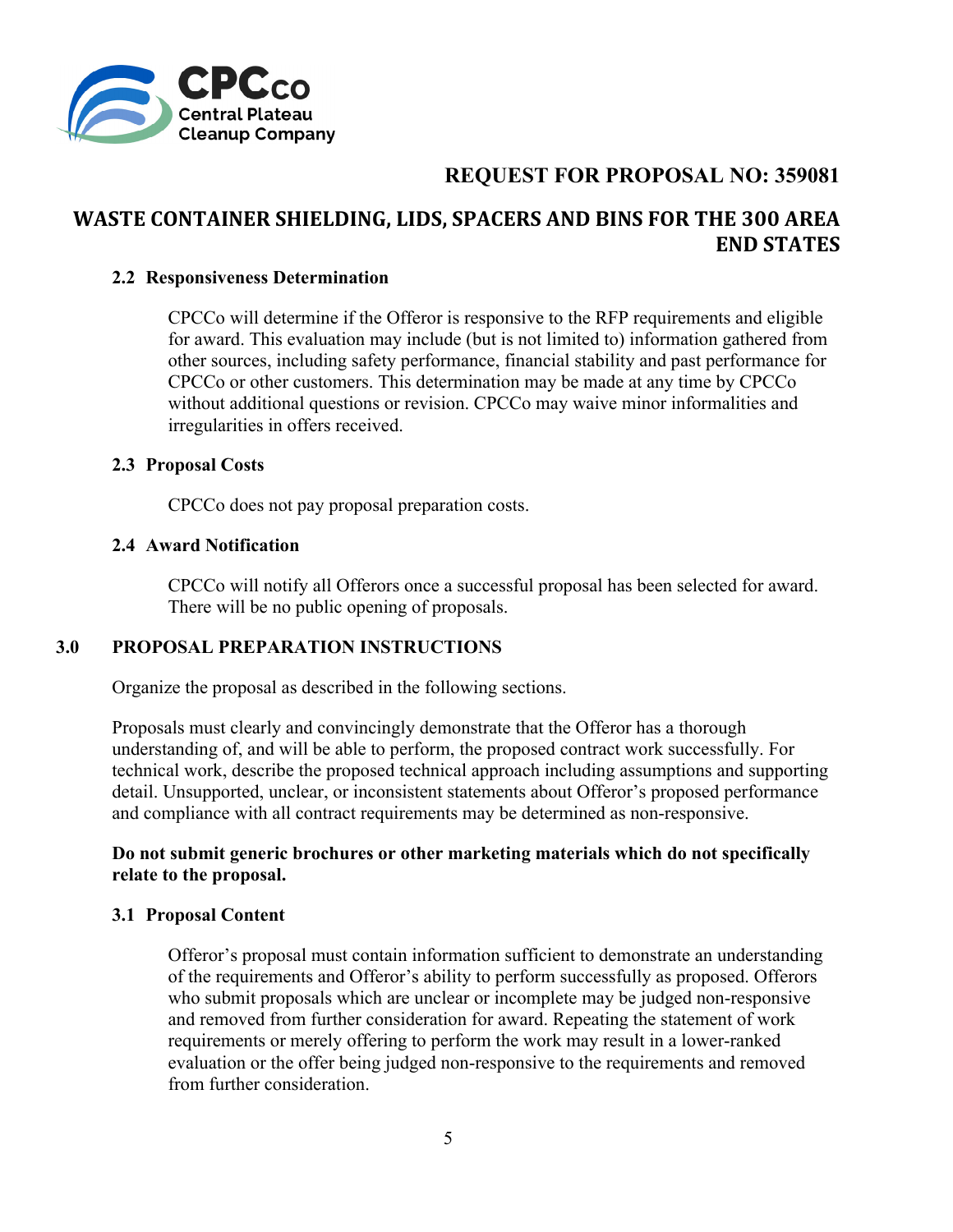

# **WASTE CONTAINER SHIELDING, LIDS, SPACERS AND BINS FOR THE 300 AREA END STATES**

#### **3.2 Volume I – Technical Proposal**

Technical Approach - The Offeror's technical approach shall demonstrate a complete understanding of the system description and specifications as included in this solicitation. A written description of how each of these technical requirements will be satisfied is required. Include any preliminary calculations, drawings, manufacturer's specifications or other confirmatory basis in sufficient detail as to support compliance to the technical requirements.

#### **3.3 Volume II – Cost/Price and Contractual Proposal**

Volume II shall consist of the Offeror's proposed pricing as instructed in the RFP pricing instructions. If a price sheet is included in the RFP below or as an attachment, the Offeror must complete the sheet as formatted. If a price sheet is not attached, the Offeror may submit their cost/price proposal in a format of their choosing. All pricing assumptions shall be clearly stated to allow a reviewer to assess the potential cost risks associated with the proposed design. Include a signed Representations and Certifications (SP-16) with the proposal. To obtain the form, click on the link to SP-16 in Section B. The Offeror must submit an original and one copy of this volume.

### **3.4 Volume III – Quality Assurance Manual**

Volume III shall consist of one (1) copy of your Quality Assurance Manual as required. If the Offeror's Quality Assurance Manual has been previously submitted and approved by CPCCo, the Offeror shall submit a statement indicating prior approval and that no changes have occurred. If changes have occurred, submit a statement detailing the changes.

#### **3.5 Offeror's Acceptance**

The contract, if awarded, resulting from this RFP will be substantially the same as the draft contract that is contained in the accompanying file. Unless otherwise noted by the Offeror in its proposal, Offeror's submission of a proposal signifies the Offeror's unqualified acceptance of all technical requirements and other terms and conditions that are contained and referenced in this RFP and the accompanying draft contract file. Interpretations established by the Offeror to any part of this RFP may be considered an exception and may render the proposal "non-responsive," resulting in removal from evaluation and award considerations.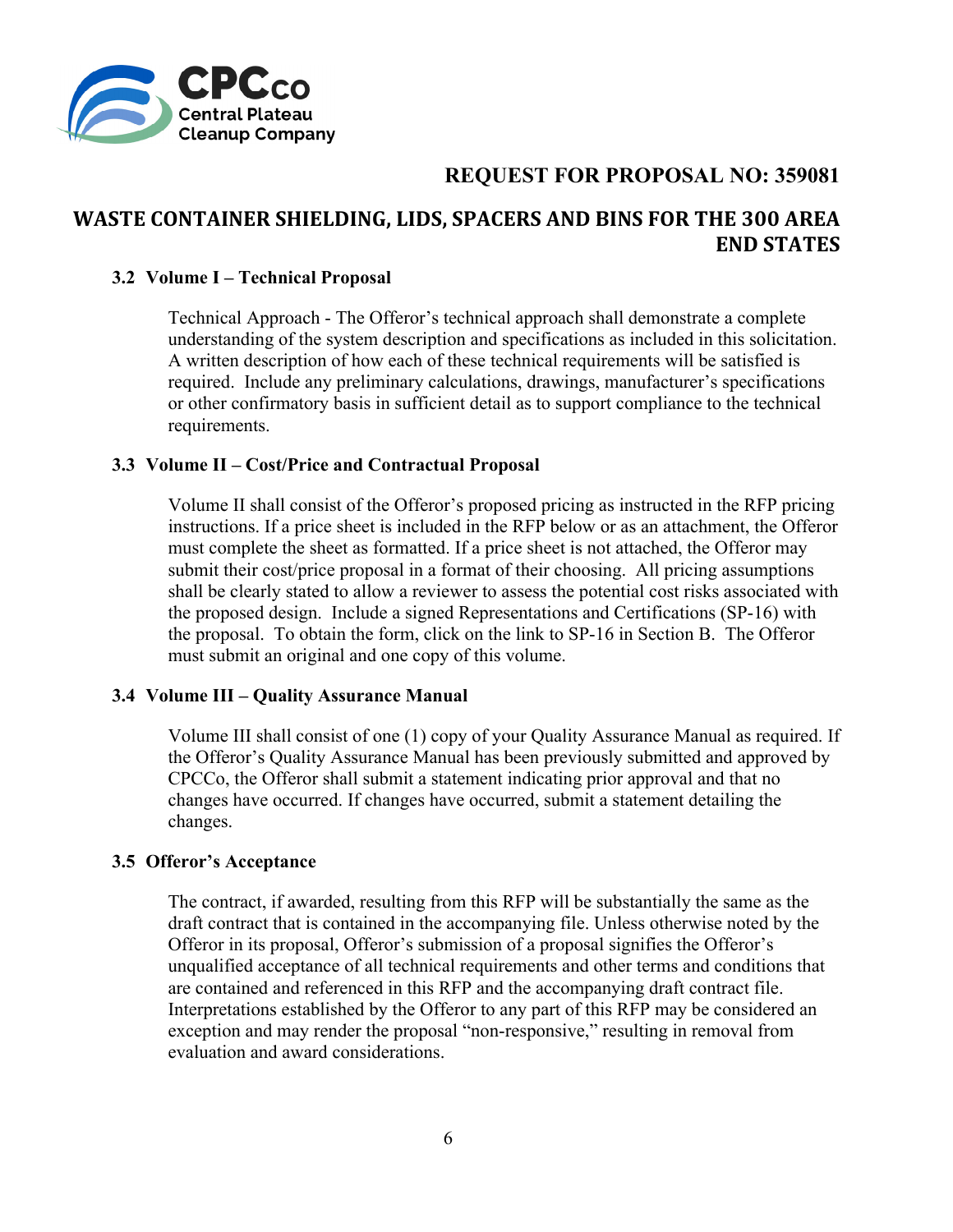

## **WASTE CONTAINER SHIELDING, LIDS, SPACERS AND BINS FOR THE 300 AREA END STATES**

### **3.6 Exceptions to Technical Requirements and Other Terms and Conditions**

The Offeror shall describe any exceptions to the technical requirements and other terms and conditions of the sample contract on which the Offeror's proposal is based. Offerors are notified that CPCCo considers the Offeror's compliance with the technical requirements and terms and conditions of the accompanying draft contract to be essential. In case of doubt, Offeror should request clarification from CPCCo. If the Offeror takes any exceptions to the requirements of the RFP, the pricing shall be based on the requirements of the RFP and the exception(s) priced as alternates. If the Offeror's proposal is based only on the proposed exceptions, CPCCo may determine that the proposal is non-responsive.

### **3.7 Proposal Validity Period**

A proposal shall remain firm for ninety **90** days after the proposal due date.

### **4.0 PROPOSAL SUBMITTAL DIRECTIONS**

### **4.1 Notification of Intent to Propose**

CPCCo requests that prospective Offeror's notify the Contract Specialist in writing by 4:00 p.m. on June 30, 2022, of their intent to submit a proposal in response to this RFP. Offeror's may transmit this notification via e-mail.

#### **4.2 Deadline**

Proposals are due by 4:00 p.m. on July 12, 2022. CPCCo reserves the right to reject any proposal received after the deadline.

#### **4.3 Submittal Address**

Identify the proposal package as "Proposal in Response to RFP: 359081."

It is CPCCo's preference that proposals be submitted via email to the Contract Specialist at andrea d riste@rl.gov. If Offeror desires to submit hard copies via U.S. Postal Service or other carrier, please contact contract specialist for delivery instructions. Proposals must be received by the proposal due date.

Offerors may contact the Contract Specialist to verify receipt of proposals. The Contract Specialist can be reached by email at *andrea d* riste@rl.gov or by phone at (509) 373-7141.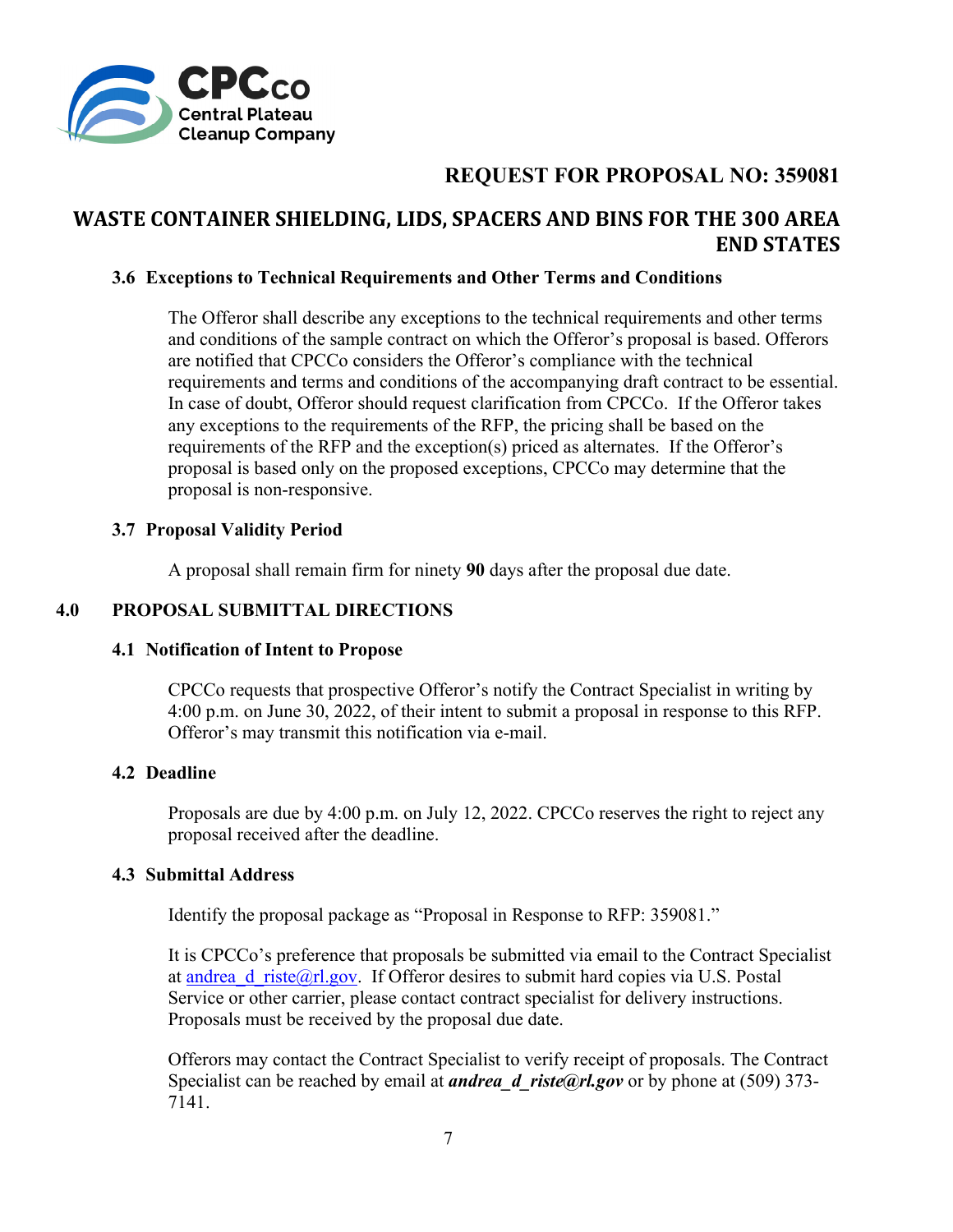

# **WASTE CONTAINER SHIELDING, LIDS, SPACERS AND BINS FOR THE 300 AREA END STATES**

### **4.4 Withdrawal**

Proposals may be withdrawn by written notice to the Contract Specialist at any time prior to award.

### **4.5 Questions and Comments Regarding the RFP**

The Offeror shall submit any questions or comments regarding the RFP in writing via email to the Contract Specialist no later than July 6, 2022. CPCCo will respond to all questions in writing and provide copies of questions and answers to all Offerors. If the RFP requires an amendment to resolve questions/comments, CPCCo will issue an amendment to all Offerors who have not declined to participate, allowing time for amendment review before final submittal of proposals.

#### **4.6 RFP Amendments**

If this RFP is amended, unless otherwise stated, all terms and conditions that are not modified will remain unchanged. The Offeror shall acknowledge receipt of all amendments by stating in the proposal that the Offeror has received the amendment(s) and has considered it/them in formulating the proposal.

### **5.0 NOTICES TO OFFERORS**

### **5.1 Anticipated Award Date**

The anticipated award date for this RFP is July 25, 2022.

### **5.2 Precedence of Requirements**

In the event of a conflict among the provisions, the RFP instructions, the RFP correspondence, other documents, and the resulting contract, the terms of the contract shall govern.

#### **5.3 North American Industry Classification System (NAICS) Code and Size Standard**

CPCCo has determined that North American Industry Classification System (NAICS) Code **332313** applies to this acquisition. Therefore, the size standard for determining whether an Offeror is a small business regarding this acquisition is **750**.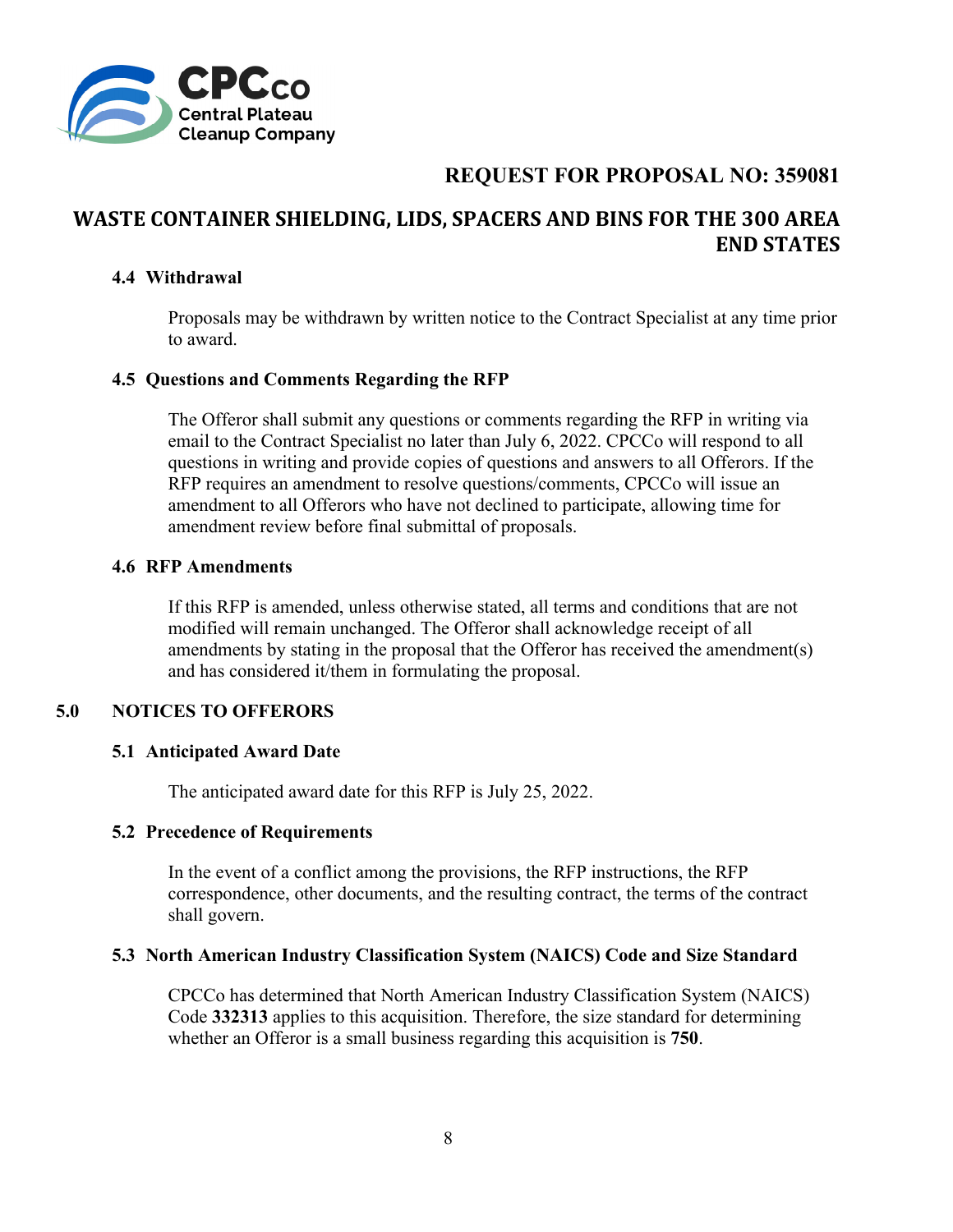

# **WASTE CONTAINER SHIELDING, LIDS, SPACERS AND BINS FOR THE 300 AREA END STATES**

### **5.4 Identification of Proprietary Data**

If the Offeror submits any data as part of their proposal, which is considered to be "proprietary data," the document transmitting the data or which contains the data, shall be boldly marked indicating that the data included are considered proprietary. To the extent that the restrictive marking prevents CPCCo from distributing the documents for evaluation or use, the marking may render the proposal non-responsive.

### **5.5 Certified Cost or Pricing Data**

The Offeror is not required to provide certified cost or pricing data. However, CPCCo may require the Offeror to provide certified and/or non-certified cost or pricing data prior to award if CPCCo cannot determine that the acquisition is exempt from the requirements of PL 87-653 (10 USC Sec. 2306a).

### **5.6 Financial Capability Determination Information**

CPCCo reserves the right, prior to award, to require the Offeror to submit information that will be used to determine whether the Offeror has the financial capability to successfully perform the contemplated contract in accordance with the contract terms. Such information may include but is not limited to: annual reports; lines of credit with financial institutions and suppliers; SEC Form 10K, and any other information that may be required by CPCCo.

### **5.7 Subcontracting**

Contractor may **not** subcontract any significant portion of this contract without first obtaining concurrence of CPCCo to the proposed subcontract scope and subcontractor(s).

Contractor is responsible to incorporate and flow down all appropriate provisions and requirements of this contract to all lower-tier contractors and subcontractors.

Contractor shall furnish CPCCo a list of all proposed lower-tier subcontractors who will be performing work on the Hanford site and those proposed subcontractors who will be performing a significant portion of the off-site work. The list must be furnished prior to award and updated with changes during contract performance. Use the Subcontracting form and instructions located on this webpage.

CPCCo reserves the right to:

• reject any proposed subcontract or subcontractor as incomplete or unsuitable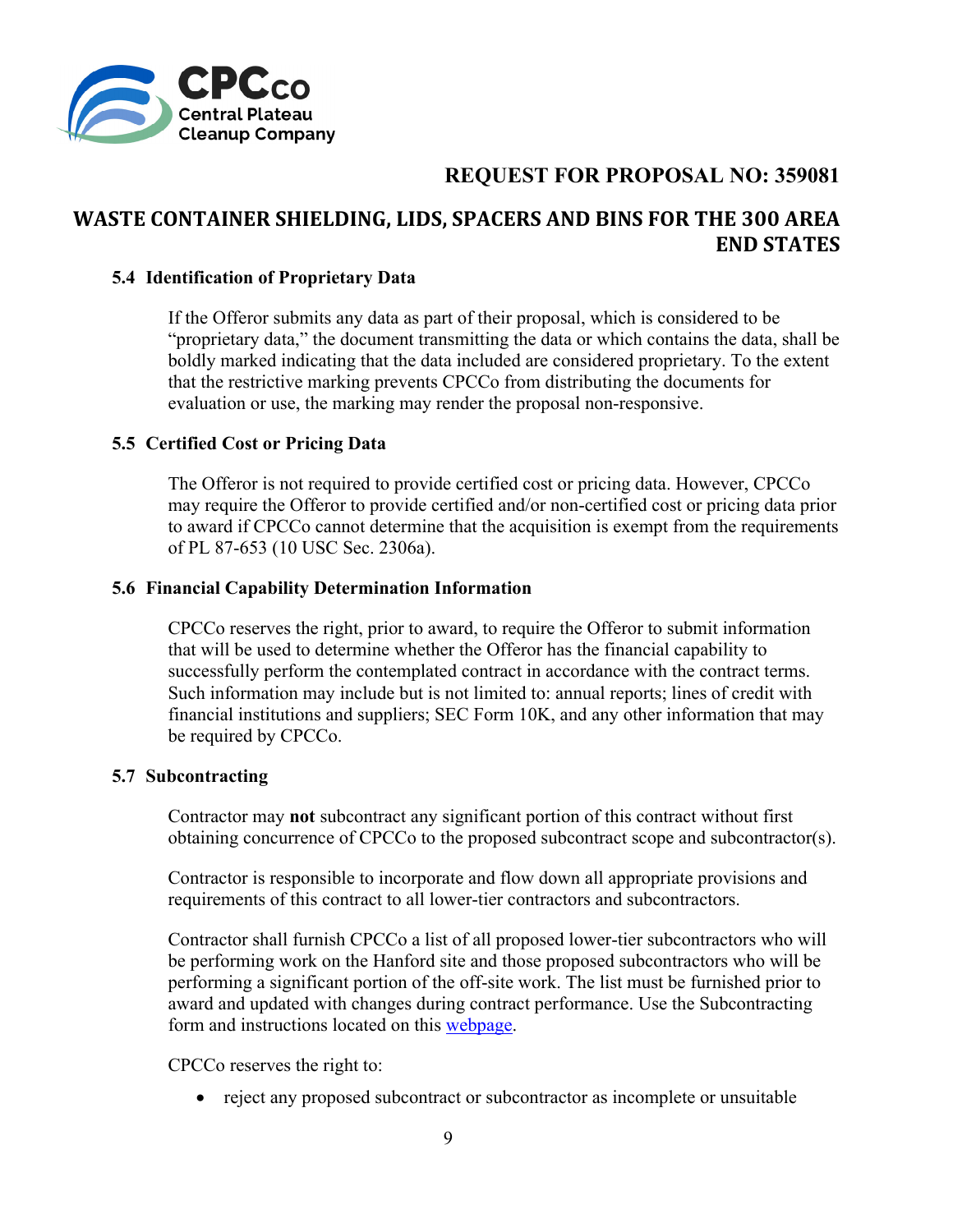

## **WASTE CONTAINER SHIELDING, LIDS, SPACERS AND BINS FOR THE 300 AREA END STATES**

- require submittal of the proposed subcontract before contract award or prior to performance of any work on site
- require the replacement, at contractor's expense, of any subcontractor who fails to adhere to all of the applicable provisions and requirements of this contract.

### **5.8 Subcontracting Plan**

Unless exempted below, contractor shall utilize small business concerns to the maximum extent practical as required in Federal Acquisition Regulation (FAR) part 19.702 when subcontracting any part of this contract. Contractor shall submit and utilize a subcontracting pan in accordance with Special Provision SP-11 Subcontracting Plan Requirements, available for downloading from CPCCo's website.

The subcontracting plan must be submitted and accepted by CPCCo prior to award. The subcontracting plan must separately address subcontracting opportunities with Small, Small Disadvantaged, HUB Zone, Service Disabled-Veteran and Women Owned Businesses for the base year and all option years of the contract.

A. Semi-annual and annual summary reports must be submitted from the inception of the contract through the complete contract term in the Electronic Subcontract Reporting System (ESRS) system until the final report is submitted. Reports must be filed in the ESRS referencing, where applicable, CPCCo' s prime contract number 89303320DEM000030 and DUNS number 081368804. Contact the Central Plateau Cleanup Company Small Business Advocate for assistance in reporting.

Good-faith compliance with the approved plan is a requirement of acceptable contract performance unless CPCCo granted an exemption prior to award for one of the following circumstances:

- 1. Contractor is a Small Business as defined in accordance with 13 Code of Federal Regulations (CFR), part 121 and FAR Part 19, 19.001.
- 2. Subcontracting opportunities are not offered with respect to the proposed Contract.
- 3. The proposed Contract is not expected to exceed \$700,000 or \$1,500,000 (if for construction of a public facility).
- 4. The proposed Contract will be performed entirely outside of the U.S., its territories and possessions, the District of Columbia and the Commonwealth of Puerto Rico.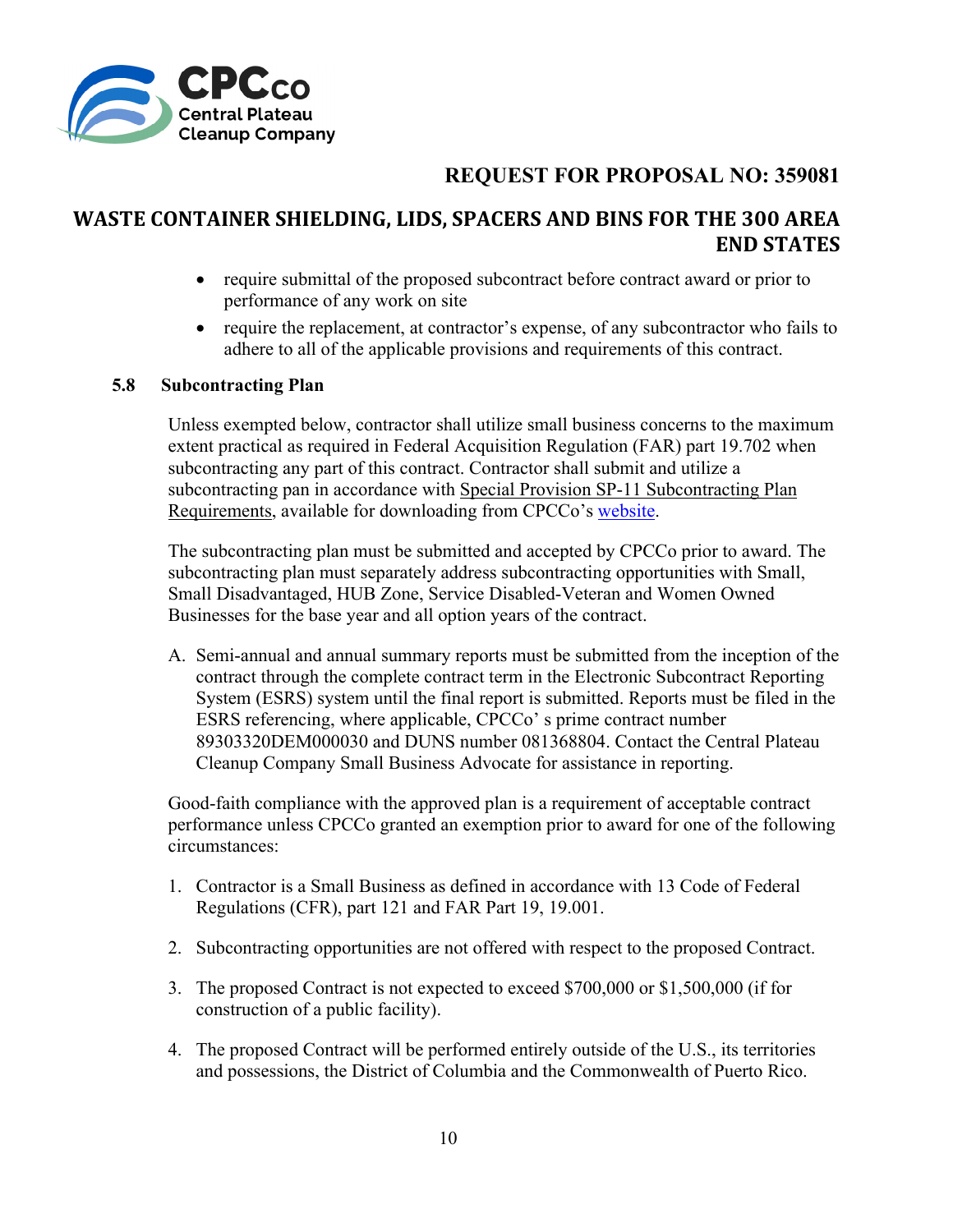

# **WASTE CONTAINER SHIELDING, LIDS, SPACERS AND BINS FOR THE 300 AREA END STATES**

### **5.9 Ship to Address**

All shipping containers and paperwork are to be marked with the following legend:

U.S. Department of Energy c/o Central Plateau Cleanup Company, Inc. 2355 Stevens Drive, Building 1163 Richland, WA, 99352

### **5.10 Buy American Act**

In accordance with the Buy American Act (BAA, FAR part 25) domestic end products as defined in the BAA shall be afforded an evaluation preference in this action. Products of foreign origin may not be supplied unless evaluated and agreed to by CPCCo prior to contract award. Contractor certifies that all other products, supplied on this contract are Domestic products as defined in the BAA.

FAR -- Part 25 Foreign Acquisition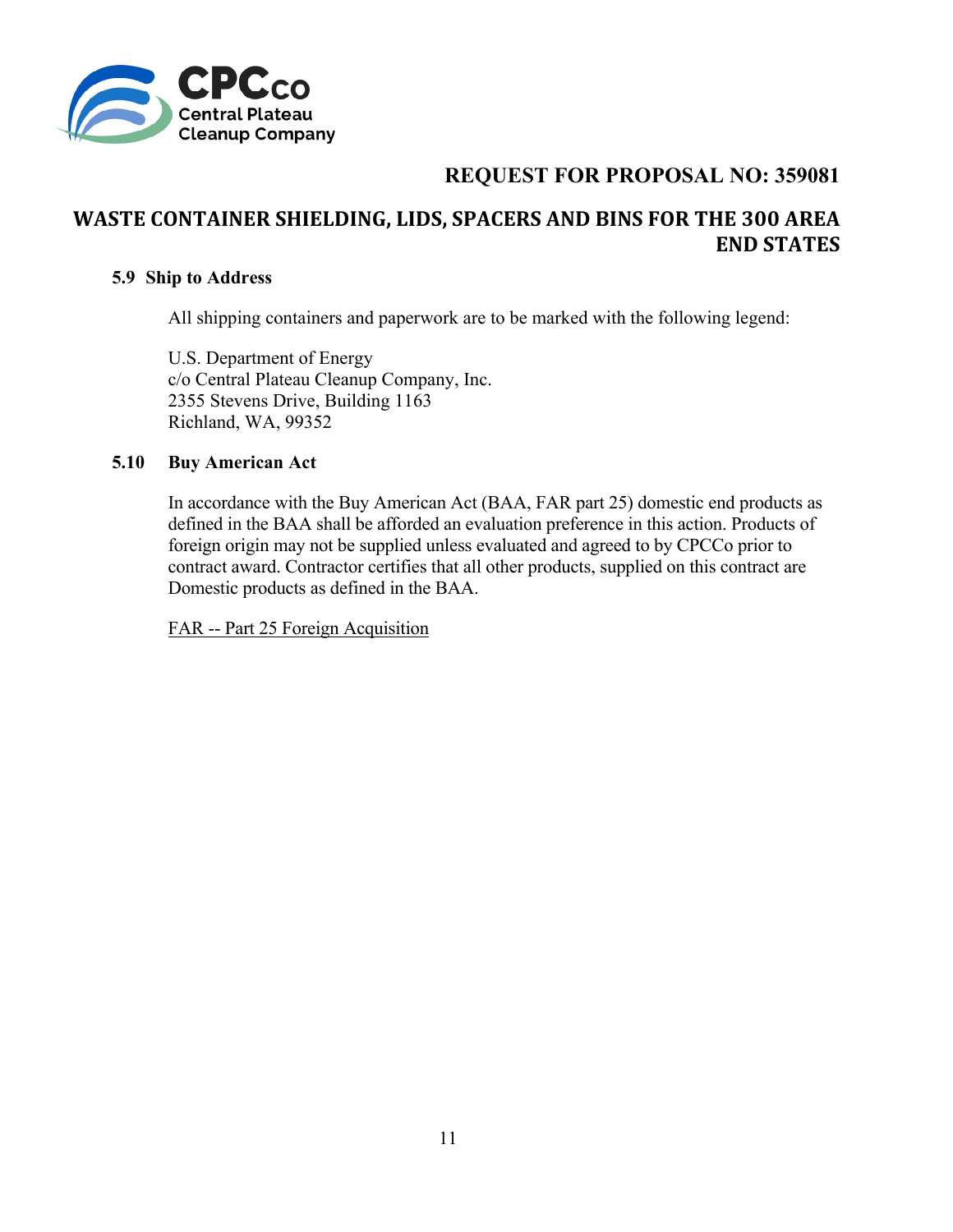

# **WASTE CONTAINER SHIELDING, LIDS, SPACERS AND BINS FOR THE 300 AREA END STATES**

### **SECTION B – RFP ATTACHMENTS**

### **1.0 ATTACHMENT 1 – STATEMENT OF WORK AND TECHNICAL DRAWINGS**

| 1.             | Statement of Work - Procurement Specification for Waste Container<br>Shielding, Lids, Spacers and Bins for the 300 Area End States (June 2022)                                                |                                |                |                                                |
|----------------|-----------------------------------------------------------------------------------------------------------------------------------------------------------------------------------------------|--------------------------------|----------------|------------------------------------------------|
|                | <b>Task – 1 Procure and Fabricate:</b><br>30" Waste Bin<br>26" Waste Bin<br>1.5" Shielding Assembly Qty 2<br>2.5" Shielding Assembly Qty 11<br>Modified Lid<br>Qty 5<br>16" Spacer 5<br>Qty 5 | $Q$ ty 40<br>Qty <sub>40</sub> |                |                                                |
|                | Task – 2 Optional Component Procure and Fabrication:<br>30" Waste Bin<br>2.5" Shielding Assembly Qty 5<br>Modified Lid<br>Qty 5<br>16" Spacer<br>Qty 5                                        |                                |                | Qty Not To Exceed 300 (6 Lots/40 Bins per lot) |
|                |                                                                                                                                                                                               |                                |                |                                                |
|                |                                                                                                                                                                                               |                                |                |                                                |
| 2.<br>-1       | Drawings:<br>30" Waste Bin                                                                                                                                                                    | H-3-317735                     | 1 and $2$      |                                                |
| $\overline{2}$ | 26" Waste Bins                                                                                                                                                                                | H-3-318642                     | 1 and 2        |                                                |
| 3              | 1.5" Shielding Assembly                                                                                                                                                                       | H-3-318641                     | $1, 2$ and $3$ |                                                |
| $\overline{4}$ | 2.5" Shielding Assembly                                                                                                                                                                       | H-3-318572                     | $1$ and $2$    |                                                |
| 5              | Modified Lid                                                                                                                                                                                  | H-3-318590                     | $\mathbf{1}$   |                                                |
| 6              | 16" Spacer                                                                                                                                                                                    | H-3-318589                     | 1              |                                                |
|                | $\circ$                                                                                                                                                                                       |                                |                |                                                |